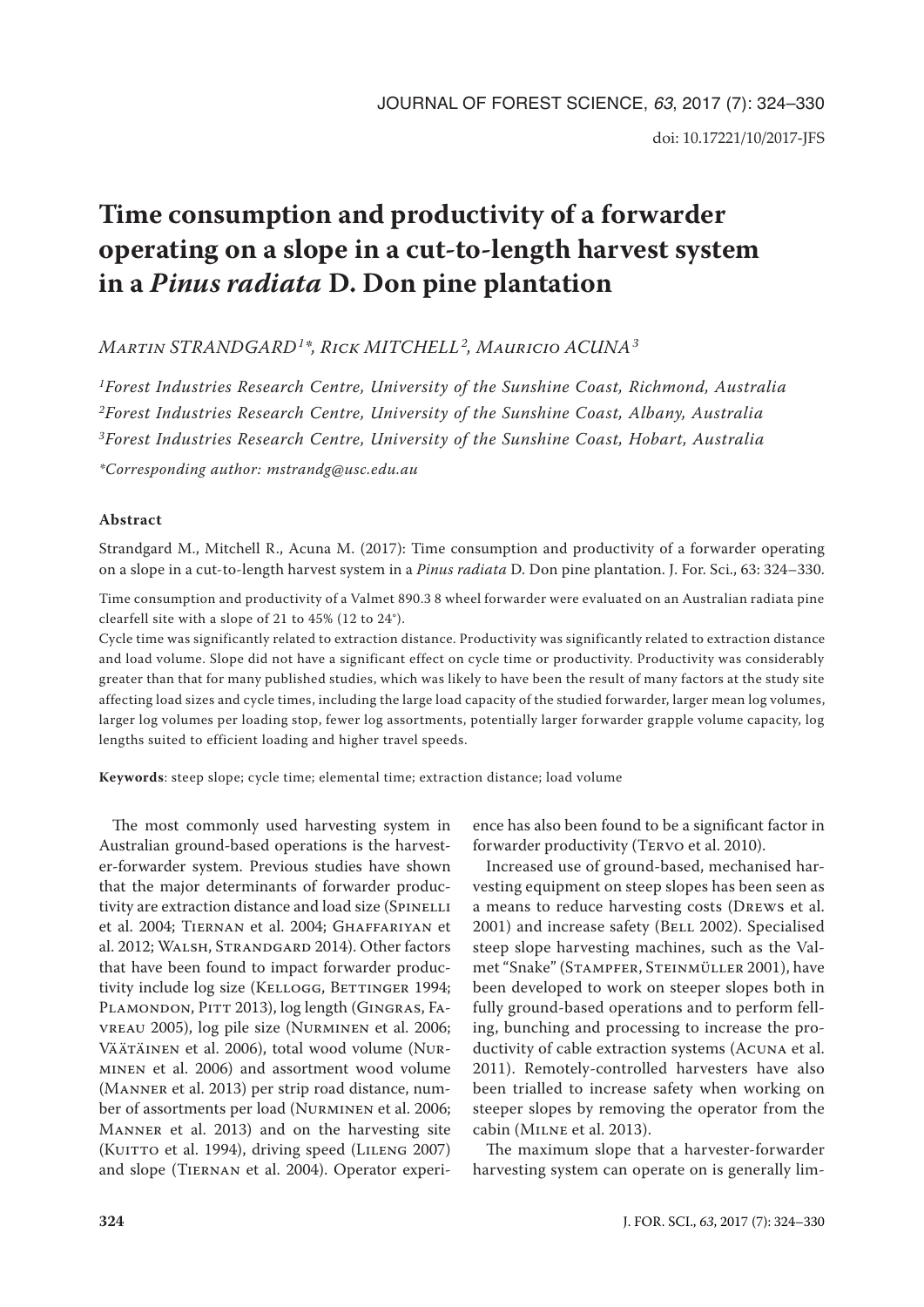ited by the forwarder's capabilities. Tracked selflevelling harvesters can safely operate on slopes up to 60% (31°) (McEwan et al. 2013) whereas forwarders are restricted to slopes of 45% (24°) due to their high centre of gravity and lower traction (McEwan et al. 2013). The high centre of gravity restricts forwarders to operating up and down slope on steeper slopes (VISSER, STAMPFER 2015) and the lack of traction restricts the maximum slope a forwarder can operate on. Traction can be increased by using a forwarder with more wheels and through the use of traction aids, such as band tracks (McEwan et al. 2013).

Although operation on steep slopes is known to affect forwarder productivity, there has been little research in this area. The objective of this paper was to examine the productivity and time consumption of a forwarder operating on a site with slopes of 21 to 45% (12 to 24°).

# **MATERIAL AND METHODS**

The study was conducted in a mature clearfell *Pinus radiata* D. Don plantation in south-west Western Australia (Table 1). The trial site was located in a 32-year-old *P*. *radiata* plantation, near Dwellingup with slopes in the stand of 21 to 45% (12 to 24°), latitude: –32°45'32.4", longitude: 116°4'57". Soil was a deep red loam with good traction and minimal obstructions. Trees were felled and processed infield by a harvester with a Cat541 tracked base (Caterpillar, Japan), equipped with a Rosin RD977 harvesting head (Rosin Developments P/L, Australia). Harvesting residues were left onsite. Logs were extracted to a roadside log landing using an eight-wheel Valmet 890.3 forwarder (Komatsu Forest, Sweden) (> 9,000 engine h) with a maximum payload of 18,000 kg. The forwarder was fitted with band tracks on the rear wheels during the study to improve its traction. The forwarder travelled on a formed track and in the stand for each studied cycle.

The trial was conducted on the 15<sup>th</sup> and 16<sup>th</sup> of January 2014 in hot, sunny conditions with dry

Table 1. Site description

| Site attribute                                     |           |
|----------------------------------------------------|-----------|
| Surface area (ha)                                  | 2.2.      |
| Mean DBH (cm)                                      | 35.3      |
| Mean tree height (m)                               | 25.0      |
| Mean merchantable tree volume $(m^3)$              | 1.3       |
| Merchantable stocking (No. of trees per hectare)   | 286       |
| Standing merchantable volume $(m^3 \cdot ha^{-1})$ | 360       |
| Slope range $(\%)$                                 | $21 - 45$ |

ground. Slopes were measured in the stand using a clinometer. Extraction in the stand was performed uphill. Harvested log products were laminated veneer lumber (LVL) logs, sawlogs and chip logs. Log characteristics for the trial site were obtained from the harvester StanForD data (Table 2). Twentythree forwarder cycles were studied: 14 LVL loads (mean load volume  $19.5 \text{ m}^3$ ), 3 sawlog loads (mean  $load$  volume  $17.1 \text{ m}^3$ ),  $2 \text{ chip log}$  loads (mean load volume  $11.5 \text{ m}^3$ ) and  $4 \text{ mixed loads}$  (mean load volume  $16.4 \text{ m}^3$ ).

Forwarder activities during the trial were recorded using a digital video recorder. Forwarder cycle and elemental times (Table 3) were captured from the video recordings using TimerPro software (Version 9.3.15.10, 2010; www.acsco.com). The number of logs per load of each product type was counted during unloading. Load volumes were estimated by multiplying the number of logs per load of each product type by the product type's mean log volume. A Multidat onboard computer (Brown et al. 2002) equipped with a global positioning system receiver was installed in the forwarder to determine travel distances and speeds. Delay times were excluded from cycle times.

Forwarder mean extraction distance was 428 m (range  $205-602$  m), mean load volume was 17.9 m<sup>3</sup> (range  $11.4-23.0 \text{ m}^3$ ) and mean number of logs per load was 47 logs (range 30–82 logs). Extraction distance was defined as the distance travelled by the forwarder from the first stop to load logs to the first stop to unload logs. This definition was used as it includes the complete distance travelled uphill during extraction.

| Table 2. Log characteristics (ranges shown in brackets) |  |
|---------------------------------------------------------|--|
|---------------------------------------------------------|--|

|                                    | LVL                 | Sawlog              | Chip log            |
|------------------------------------|---------------------|---------------------|---------------------|
| Mean length (m)                    | $5.48(5.34 - 5.5)$  | $3.69(3.1 - 5.68)$  | $5.11(2.74 - 5.47)$ |
| Mean small end diameter (mm)       | 299 (175–621)       | 366 (195-728)       | $163(56 - 526)$     |
| Mean volume $(m^3)$                | $0.46(0.15 - 1.67)$ | $0.46(0.12 - 1.55)$ | $0.15(0.014 - 0.8)$ |
| Proportion of total log number (%) | 59                  | 18                  | 23                  |

LVL – laminated veneer lumber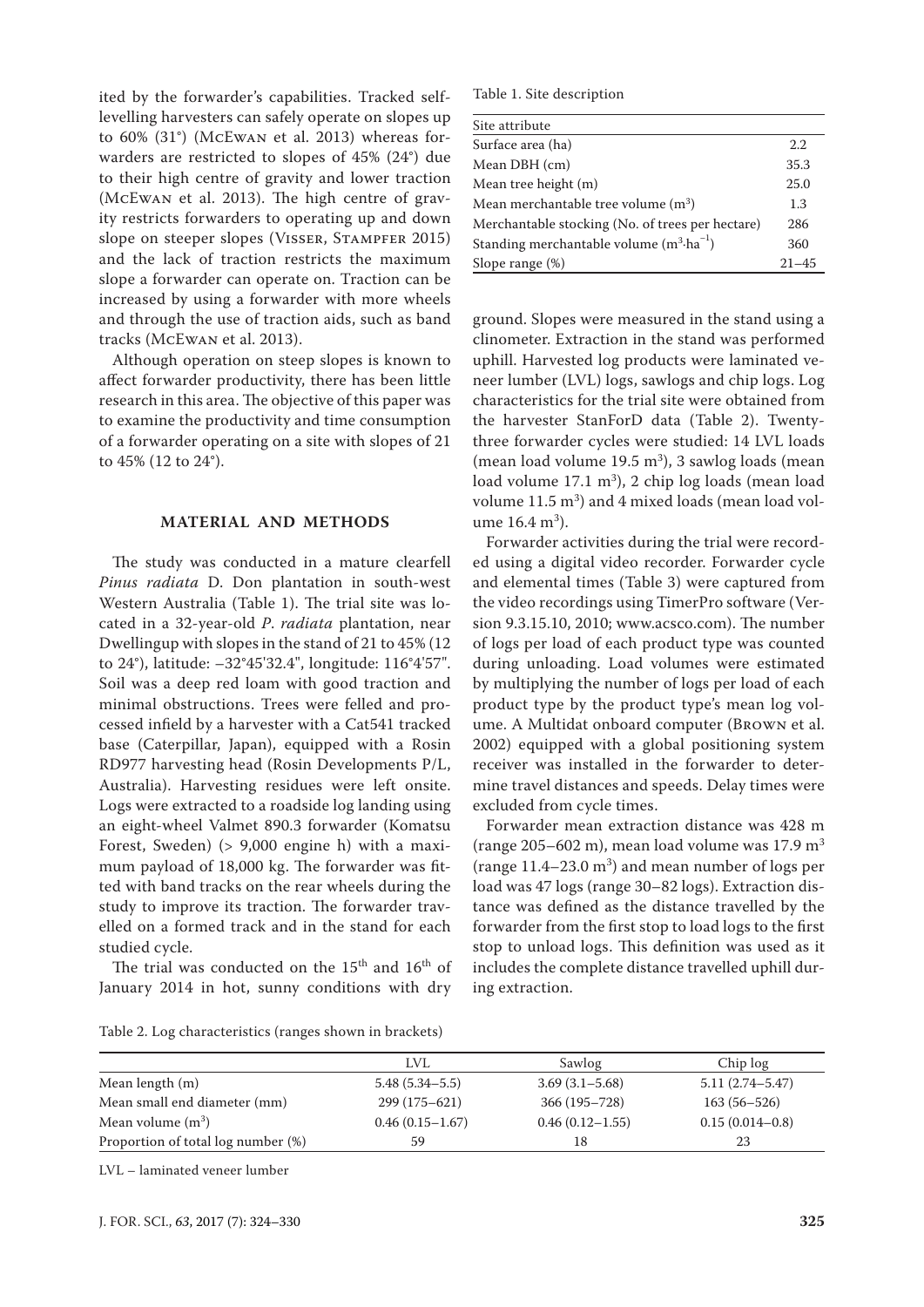Table 3. Forwarder time element definitions

| Time element            | Description                                                                                                                                                                                                                                                    |
|-------------------------|----------------------------------------------------------------------------------------------------------------------------------------------------------------------------------------------------------------------------------------------------------------|
| Travel empty            | Starts when forwarder commences travel into the harvest area from the log<br>landing and ends with start of the first crane movement to collect logs.                                                                                                          |
| Loading                 | Starts with commencement of crane movement to collect logs and ends<br>when the forwarder commences another element. Includes adjustments to<br>the logs on the bunk.                                                                                          |
| Moving during loading   | Movement between log piles with no crane movement. Starts when the<br>wheels begin to rotate and ends when the crane recommences movement.<br>Simultaneous crane and wheel movement is recorded as loading.                                                    |
| Travel loaded           | Starts when travel to the log landing with a load and ends when wheels cease<br>to rotate or crane commences to move at the log landing.                                                                                                                       |
| Unloading               | Starts with commencement of crane movement, with an empty grapple,<br>towards the forwarder's bunk and ends when the forwarder commences<br>another element. Includes adjustments to the log stack.                                                            |
| Moving during unloading | Movement between log stacks at the log landing with no crane movement.<br>Starts when the wheels begin to rotate and ends when the crane recommenc-<br>es movement to the forwarder bunk. Simultaneous crane and wheel move-<br>ment is recorded as unloading. |
| Delay                   | Any interruption causing the forwarder to cease working during a shift.                                                                                                                                                                                        |

# Forwarder cycle times (cmin), elemental times (cmin $\cdot$ m<sup>-3</sup>) and productivity [m<sup>3</sup> productive machine hour delay free  $(PMH_0)^{-1}$ ] were regressed against extraction distance  $(m)$ , slope  $(°)$ , load volume  $(m<sup>3</sup>)$ and number of logs per load. The statistical significance of the product types making up the studied forwarder loads (LVL, Sawlog, Chip log and Mixed) was tested using dummy variables. Model goodness of fit was assessed using  $R^2$  and root mean square error (RMSE). Speed  $(m\cdot min^{-1})$  empty and loaded, in the stand and on the track were compared using ANOVA. Post hoc comparisons were performed using the Tukey multiple comparison test. All models were checked for compliance with the linear regression and ANOVA assumptions.

All comparisons were made at *P* < 0.05. Multicollinearity was tested using a variance inflation factor (VIF) threshold of 5.

# **RESULTS**

### **Time consumption**

Mean cycle time was 25.4 cmin (standard deviation – SD: 1.2; range: 18.56 to 38.91 cmin). Mean, SD and range (cmin and cmin $\cdot$ m<sup>-3</sup>) for each time element are shown in Table 4.

Time consumption regression models are shown in Table 5. Extraction distance explained over one half of the variation in "travel empty" time and 22% of the variation in "moving during loading" time. Almost two thirds of the variation in "loading" time were explained by log number and load volume. VIF values for these variables were less than 5. However for the regression of "unloading time", log number was not a significant variable whereas load volume explained over one quarter of the variation. Log

| Time element          | Time (cmin) |                | Time per $m^3$ (cmin $\cdot$ m <sup>-3</sup> ) |               |
|-----------------------|-------------|----------------|------------------------------------------------|---------------|
|                       | mean(SD)    | range          | mean(SD)                                       | range         |
| Travel empty          | 4.01(1.2)   | $0.94 - 6.27$  | 0.23(0.1)                                      | $0.05 - 0.39$ |
| Loading               | 10.58(2.5)  | $6.55 - 15.78$ | 0.62(0.2)                                      | $0.37 - 1.27$ |
| Moving during loading | 2.67(2.2)   | $0.12 - 8.8$   | 0.16(0.1)                                      | $0.01 - 0.47$ |
| Travel loaded         | 3.40(1.1)   | $0.59 - 5.55$  | 0.2(0.1)                                       | $0.04 - 0.34$ |
| Unloading             | 4.46(0.9)   | $3.19 - 6.56$  | 0.25(0.1)                                      | $0.18 - 0.36$ |
|                       |             |                |                                                |               |

Moving during unloading 0.28 (0.6) 0–2.48 0.02 (0.05) 0–0.21

Table 4. Mean (SD) and range for each forwarder time element (cmin and cmin·m–3)

SD – standard deviation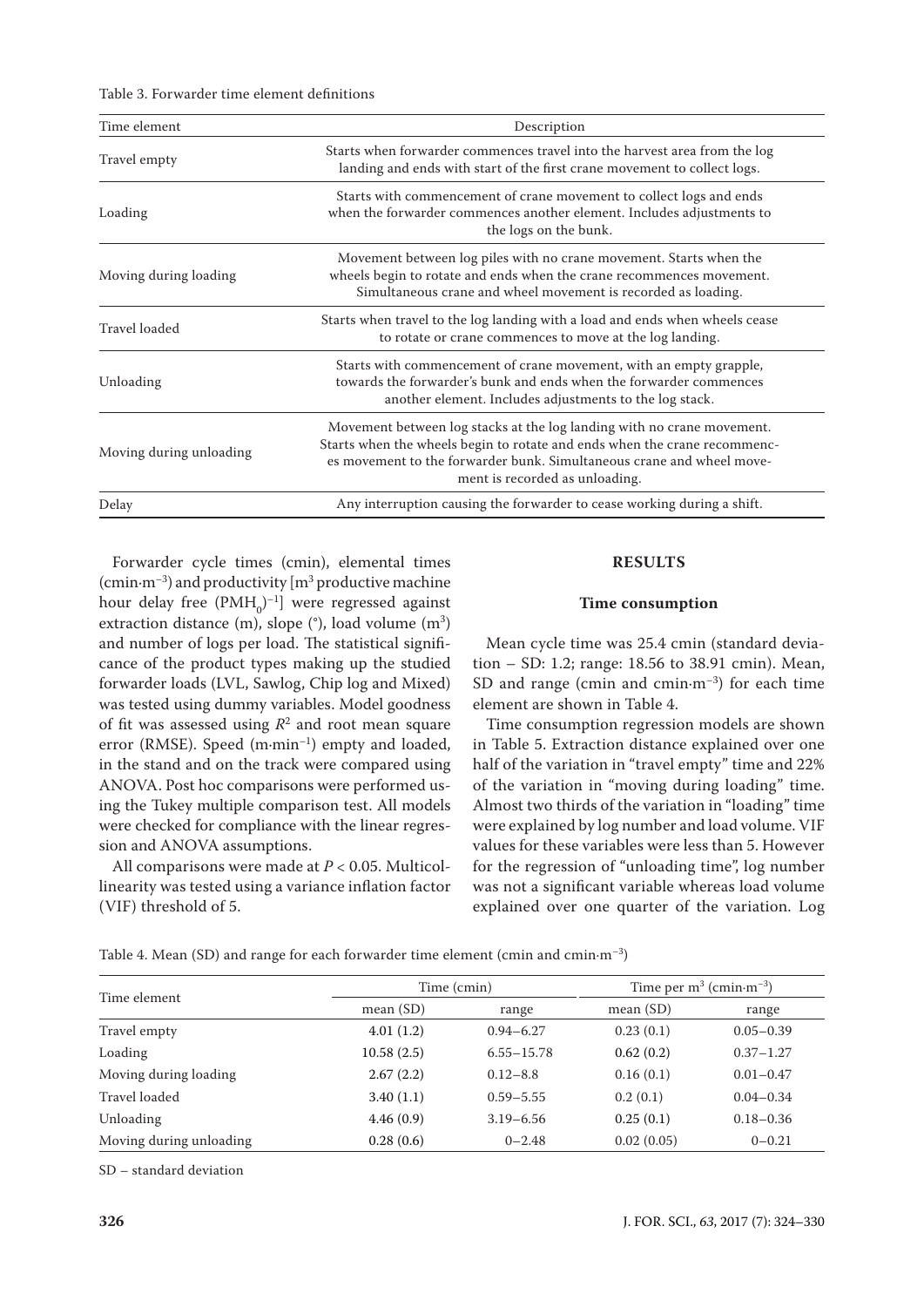Table 5. Regression models for time consumption

| Time element                                            | Regression                                                     | $R_{\rm adi}^2$ (%) | RMSE |
|---------------------------------------------------------|----------------------------------------------------------------|---------------------|------|
| Travel empty (cmin $\cdot$ m <sup>-3</sup> )            | $-0.0437 + 0.00064 \times$ extraction distance                 | 59                  | 0.05 |
| Loading (cmin $\cdot$ m <sup>-3</sup> )                 | $1.03 - 0.042 \times$ load volume + 0.0072 $\times$ log number | 64                  | 0.13 |
| Moving during loading (cmin $\cdot$ m <sup>-3</sup> )   | $-0.125 + 0.00066 \times$ extraction distance                  | 22                  | 0.11 |
| Unloading (cmin $\cdot$ m <sup>-3</sup> )               | $0.41 - 0.0085 \times$ load volume                             | 27                  | 0.04 |
| Moving during unloading (cmin $\cdot$ m <sup>-3</sup> ) | $-0.066 + 0.00181 \times \log$ number                          | 29                  | 0.04 |

RMSE – root mean square error

number explained almost one third of the variation in "moving during unloading" time. There was no significant relationship between "travel loaded" time and any of the variables tested.

Extraction distance was the only significant variable in the forwarder cycle time regression model. The best fit forwarder cycle time model is as follows (Eq. 1):

Cycle =  $13.62 + 0.0275 \times ED$  (1) where:

cycle – cycle time (min),  $ED$  – extraction distance  $(m)$ ,  $R^2_{\text{adj}} = 29\%,$  $RMSE = 4.0$ .

#### **Productivity**

Mean forwarder productivity was  $43.6 \,\mathrm{m^3\,PMH}_{0}^{-1}$ . Extraction distance and load volume were significant variables in the forwarder productivity regression model. The best fit forwarder productivity model is as follows (Eq. 2):

Productivity =  $44.4 - 0.0614 \times ED + 1.420 \times LV$  (2)

where:

 $LV - load volume (m<sup>3</sup>),$  $R^2_{\text{adj}} = 71.1\%$  $RMSE = 5.9$ VIF < 5 (for the independent variables).

#### **Forwarder speed**

Mean forwarder speed was significantly higher when operating on the track (103 m·min–1 loaded and 109 m·min–1 unloaded) than when operating in the stand (28.5 m·min<sup>-1</sup> loaded and 44.5 m·min<sup>-1</sup> unloaded) and significantly slower when operating loaded in the stand compared with operating unloaded in the stand.

#### **DISCUSSION**

As has been reported in numerous previous studies (Spinelli et al. 2004; Tiernan et al. 2004; Ghaffariyan et al. 2012; Walsh, Strandgard 2014), extraction distance was the major factor determining forwarder cycle time in the current study, accounting for over one quarter of the variation in cycle time. Slope did not have a significant impact on forwarder cycle time. This was likely to be because the greater proportion of travel time was on the track where slopes were lower than in the stand and travel speeds were significantly greater. In contrast, HARTSOUGH et al. (1994) and ADEBAYO et al. (2007) found that slope had a significant effect on forwarder cycle times in their studies, where the majority of the cycle took place on the slope, though the effect in the HARTSOUGH et al. (1994) study was relatively minor.

Forwarder travel empty and loaded times depend on travel distance and speed, which is determined by terrain conditions. In the study, travel empty time was significantly dependent on extraction distance whereas travel loaded time had no significant relationships with the tested variables. Nurminen et al. (2006) also found extraction distance (equivalent to travel empty distance in their study) to be significantly related to travel empty time. Variation in travel loaded times was mainly due to the proportion of travel time that occurred in the stand, where travel speeds were significantly slower than on the track. This proportion varied between cycles depending on the point in the stand at which the forwarder had collected a full load.

The finding that loading time increased with increasing log number per load was likely to reflect the fact that loads with larger numbers of logs had greater proportions of chip logs, the smallest logs in the study. This supported the findings of Nurminen et al. (2006) and Danilović et al. (2014), who found that smaller logs took longer to load. Nurminen et al. (2006) also found that products with a lower log volume/ha had increased loading times as fewer logs were available at each loading stop. As chip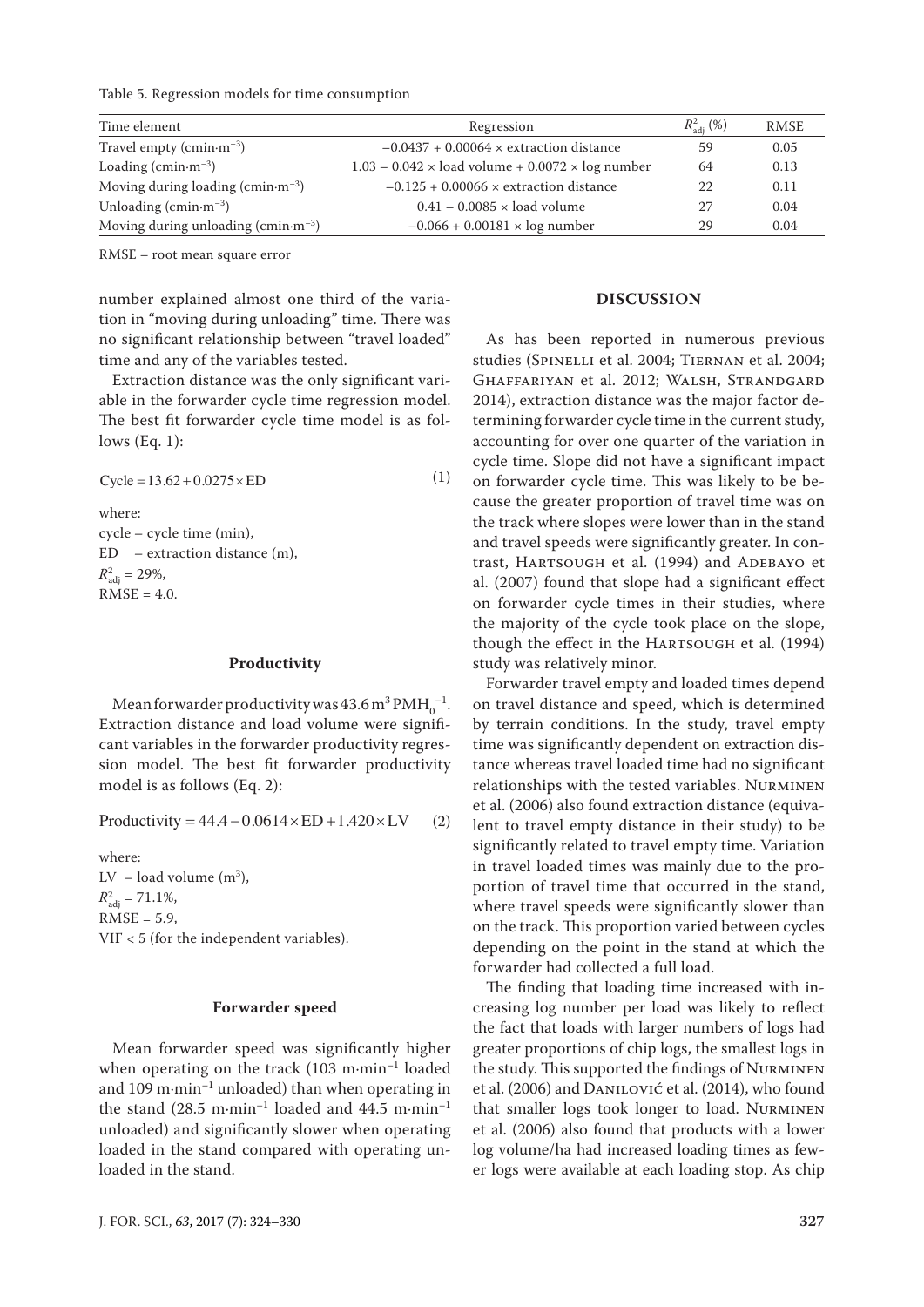logs made up less than one quarter of the logs in the study, this factor may also have increased loading times for loads containing more chip logs.

The apparently contradictory finding that loading and unloading times increased with decreasing load volume was likely to be the result of the inverse relationship between load volume and the number of logs per load (KELLOGG, BETTINGER 1994) which resulted in smaller load volumes being associated with loads with greater proportions of chip logs. As with loading times, smaller logs have also been associated with longer unloading times (NURMINEN et al. 2006). Increasing numbers of assortments per load have also been found to increase unloading times (Nurminen et al. 2006; Manner et al. 2013). The number of assortments per load did not significantly affect unloading times in the study as each product was kept separate on the bunk. However, it did affect moving during unloading time which only occurred when mixed loads were unloaded. The significant relationship between moving during unloading time and log number reflected the greater distance between the chip log pile and the other product piles than that between these piles and that mixed loads with chip logs tended to have higher total log numbers.

Moving during loading time has been found in previous studies to be related to the loading distance which in turn is dependent on the log concentration along the strip road (Nurminen et al. 2006; Manner et al. 2013). Log concentration was not measured in the study and hence could not be used in the analysis. The significant relationship between moving during loading time and extraction distance in the current study may have resulted from extraction distance including the distance travelled during loading.

Mean forwarder productivity at the study site was almost double that reported in many previous forwarder studies at similar mean extraction distances (Tiernan et al. 2004; Gingras, Favreau 2005; Nurminen et al. 2006; Eriksson, Lindroos 2014). Forwarder productivity is a function of load size and cycle time (Gingras, Favreau 2005). The forwarder in the current study had an 18 t nominal load capacity whereas most forwarders in the previous studies had nominal load capacities of  $\leq 14$  t. Mean log volumes reported in the previous studies were also smaller than those in the current study (in many cases substantially less) which was likely to have limited the forwarder operators' ability to achieve loads at or above the nominal load size given the inverse relationship between load volume and log size noted above. In the current study, approximately half of the loads exceeded the forwarder's nominal load capacity. Cycle times for the previous studies (calculated from models and mean productivity figures) exceeded 30 min (extraction distance = 400 m), which was considerably greater than that for the current study. There were a number of potential reasons for the lower mean cycle time in the current study. A number of previous studies (GULLBERG 1997; Nurminen et al. 2006; Väätäinen et al. 2006) found that when log concentrations were less than approximately  $0.1-0.2$  m<sup>3</sup> per loading stop, loading time (min·m–3) increased significantly. Although log concentrations were not measured in the study, individual log volumes of the majority of logs exceeded this value. The number of assortments was also much lower than that in modern Finnish harvesting operations (Manner et al. 2013) with most loads consisting of a single product, and the log volume per hectare was high. The latter two factors were also likely to have minimised moving during loading time. Grapple volume was reported by GULLberg (1997) as having a significant effect on loading times. Although grapple volume was not measured in the study, a large forwarder, such as used in this study, would be expected to have a grapple with a larger volume capacity than the smaller forwarders used in most previous trials. Gingras and Favreau (2005) reported that minimum loading times were achieved for log lengths of 5 m, which was close to the length of the majority of the logs in the current study. The relative time element proportions in the current study (loading time 42%, travel empty and travel loaded times 29%, unloading and moving during unloading time 19%, moving during loading time 10%) were similar to those modelled by Manner et al. (2013) at an extraction distance of 400 m. Given the lower mean cycle time in the current study, this implies that forwarder travel speeds were greater than those in the previous studies. Travel empty and loaded speeds on the track in the current study were almost double those reported in previous studies while travel unloaded speed in the stand was comparable (NORDFJELL et al. 2003; TIERNAN et al. 2004; Gingras, Favreau 2005; Nurminen et al. 2006). Travel loaded speed in the stand was comparable to that reported by Gingras and Favreau (2005) for travel loaded on a slope of greater gradient than 30%.

#### **CONCLUSIONS**

As found in many previous studies, forwarder cycle time was significantly related to extraction distance, which accounted for over one quarter of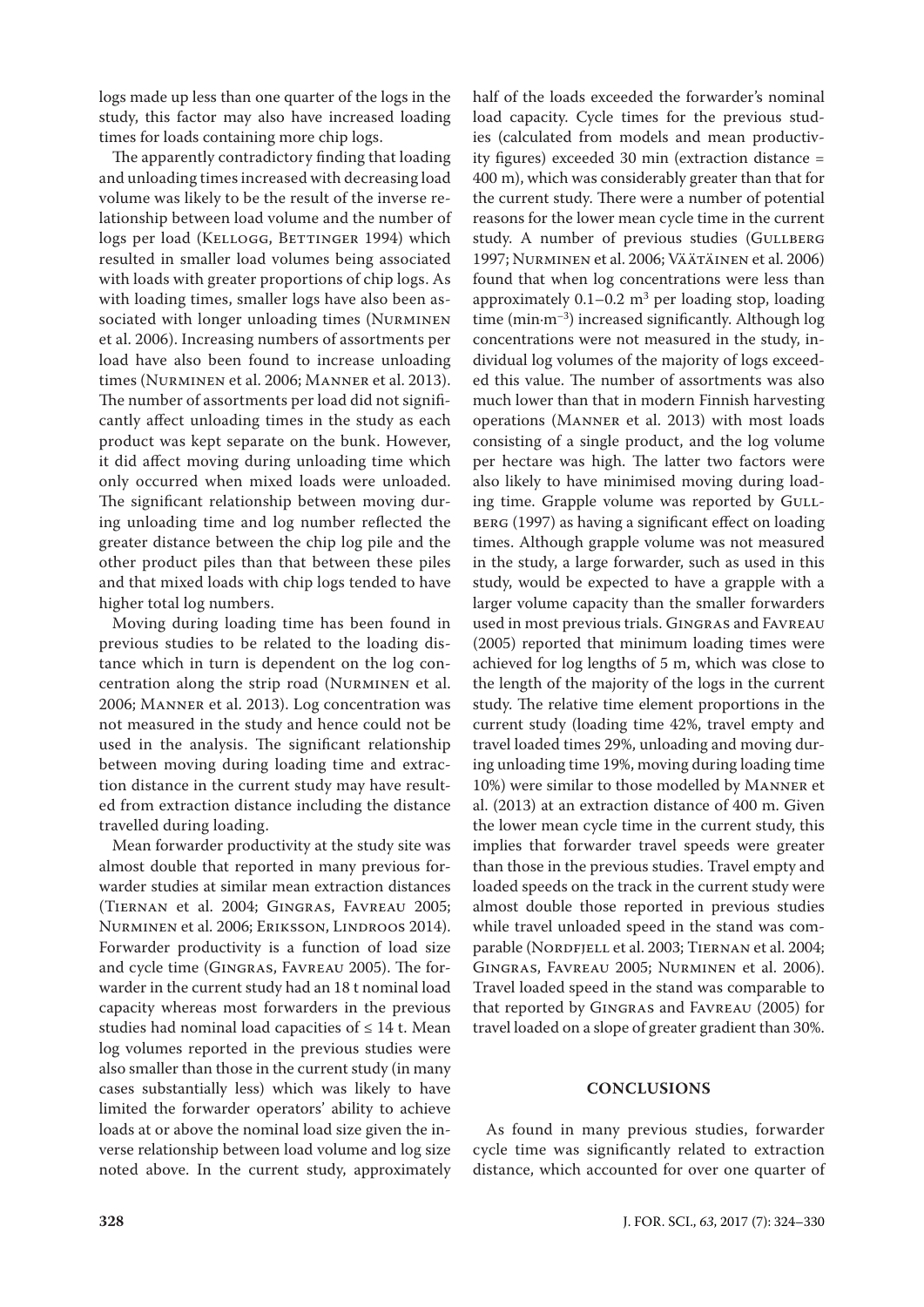the variation in forwarder times. Slope did not have a significant effect on forwarder cycle time which was likely to be because the greater proportion of travel time was on the track where slopes were lower and travel speeds were greater than in the stand.

Forwarder travel empty time in the study was significantly dependent on extraction distance whereas travel loaded time was not significantly dependent on any of the tested variables. The significant relationship between loading time and the number of logs per load and the load volume and between unloading time and load volume was likely to reflect the greater time required to load and unload forwarder loads with greater proportions of chip logs, which had the lowest mean log volume in the study.

Forwarder productivity in the current study was greater than that reported in many previous studies, which was likely to have been the result of many factors at the study site affecting load sizes and cycle times, including the large load capacity of the studied forwarder, larger mean log volumes, larger log volumes per loading stop, fewer log assortments, potentially larger forwarder grapple volume capacity, log lengths suited to efficient loading and higher travel speeds.

#### **Acknowledgement**

The researchers would like to thank the Western Australian Forest Products Commission and the Plantation Logging Company (harvesting contractors), without whose assistance this research trial would not have been possible.

# **References**

- Acuna M., Skinnell J., Evanson T., Mitchell R. (2011): Bunching with a self-levelling feller-buncher on steep terrain for efficient yarder extraction. Croatian Journal of Forest Engineering, 32: 521–530.
- Adebayo A.B., Han H.S., Johnson L. (2007): Productivity and cost of cut-to-length and whole-tree harvesting in a mixed-conifer stand. Forest Products Journal, 57: 59–69.
- Bell J.L. (2002): Changes in logging injury rates associated with use of feller-bunchers in West Virginia. Journal of Safety Research, 33: 463–471.
- Brown M., Guimier D., Mercier S., Provencher Y., Turcotte, P. (2002): MultiDAT and Opti-grade: Two knowledge-based electronic solutions for managing forestry operations more efficiently. In: Kellogg L., Spong B., and Licht P. (eds): Proceedings of the Wood for Africa Forest Engineering Conference, Pietermaritzburg, July 2–3, 2002: 45–49.
- Danilović M., Stojnić D., Karić S., Sučević M. (2014): Transport of technical roundwood by forwarder and tractor assembly from poplar plantations. Nova mehanizacija šumarstva: Časopis za teoriju i praksu šumarskoga inženjerstva, 35: 11–21.
- Drews E., Hartsough B., Doyal J., Kellogg L. (2001): Harvesterforwarder and harvester-yarder systems for fuel reduction treatments. Journal of Forest Engineering, 12: 81–87.
- Eriksson M., Lindroos O. (2014): Productivity of harvesters and forwarders in CTL operations in northern Sweden based on large follow-up datasets. International Journal of Forest Engineering, 25: 179–200.
- Ghaffariyan M.R., Sessions J., Brown M. (2012): Machine productivity and residual harvesting residues associated with a cut-to-length harvest system in southern Tasmania. Southern Forests: A Journal of Forest Science, 74: 229–235.
- Gingras J.F., Favreau J. (2005): Effect of log length and number of products on the productivity of cut-to-length harvesting in the boreal forest. Advantage, 6: 1–8.
- Gullberg T. (1997): A deductive time consumption model for loading shortwood. Journal of Forest Engineering, 8: 35–44.
- Hartsough B.R., McNeel J.F., Durston T.A., Stokes B.J. (1994): Comparison of Mechanized Systems for Thinning Ponderosa Pine and Mixed Conifer Stands. Paper No. 94-7513. St. Joseph, ASAE: 20.
- Kellogg L.D., Bettinger P. (1994): Thinning productivity and cost for a mechanized cut-to-length system in the northwest Pacific Coast region of the USA. Journal of Forest Engineering, 5: 43–54.
- Kuitto P.J., Keskinen S., Lindroos J., Oijala T., Rajamäki J., Räsänen T., Terävä J. (1994): Mechanized Cutting and Forest Haulage. Helsinki, Metsäteho: 38. (in Finnish with English summary)
- Lileng J. (2007): Harvester and forwarder in steep terrain. In: Gingras J.F. (ed.): Proceedings of the 3rd Forest Engineering Conference: Sustainable Forest Operations: The Future is Now, Mont-Tremblant, Oct 1–4, 2007: 5.
- Manner J., Nordfjell T., Lindroos O. (2013): Effects of the number of assortments and log concentration on time consumption for forwarding. Silva Fennica, 47: 1–19.
- McEwan A., Brink M., van Zyl S. (2013): Guidelines for Difficult Terrain Ground Based Harvesting Operations in South Africa. Scottsville, Institute for Commercial Forestry Research: 149.
- Milne B., Chen X.Q., Hann C.E., Parker R. (2013): Robotisation of forestry harvesting in New Zealand – an overview. In: Lin H., Lu J. (eds): Proceedings of the 10<sup>th</sup> IEEE International Conference on Control and Automation, Hangzhou, June 12–14, 2013: 1609–1614.
- Nordfjell T., Athanassiadis D., Talbot B. (2003): Fuel consumption in forwarders. International Journal of Forest Engineering, 14: 11–20.